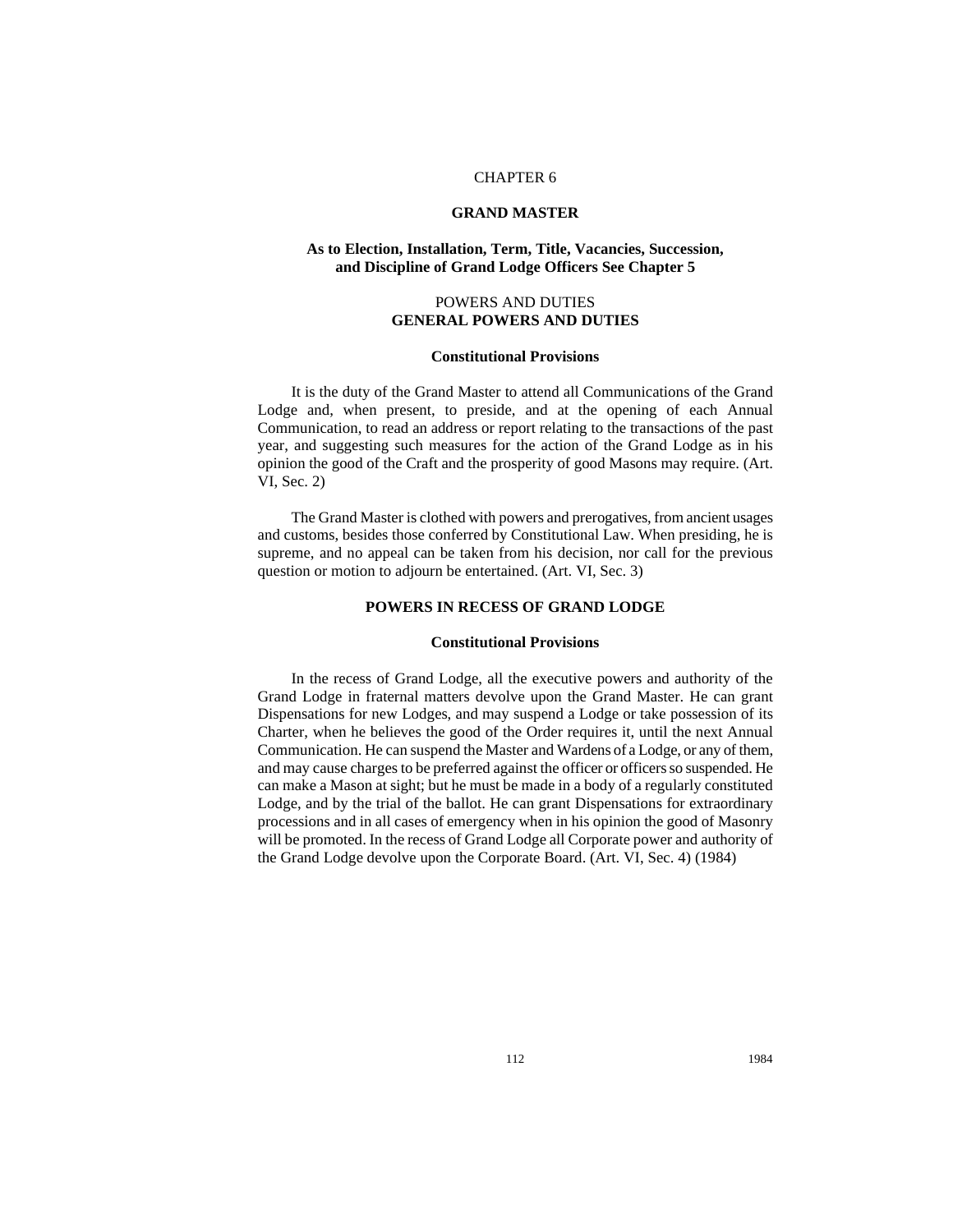## **Digest of Masonic Law**

# **POWERS WITH RESPECT TO GRAND LODGE**

# **Constitutional Provisions**

When the Grand Lodge is in session, it is the duty of the Grand Master to appoint all committees and to make pro tem appointments; to appoint the Subordinate Officers and install the Grand Officers. He has general supervision of the books and accounts of the Grand Treasurer and Grand Secretary, and unrestrained access to them; and in case of vacancy by death, resignation, removal, or other cause of the Grand Treasurer or Grand Secretary, to make other appointments until the next Annual Communication. And generally, the Grand Master being the representative of the Grand Lodge in recess, may do, order, and direct all matters and things which in his wisdom and judgment may tend to the prosperity of the Craft, not in violation of this Constitution and the Ancient Landmarks of Freemasonry. (1984) (Art. VI, Sec. 6)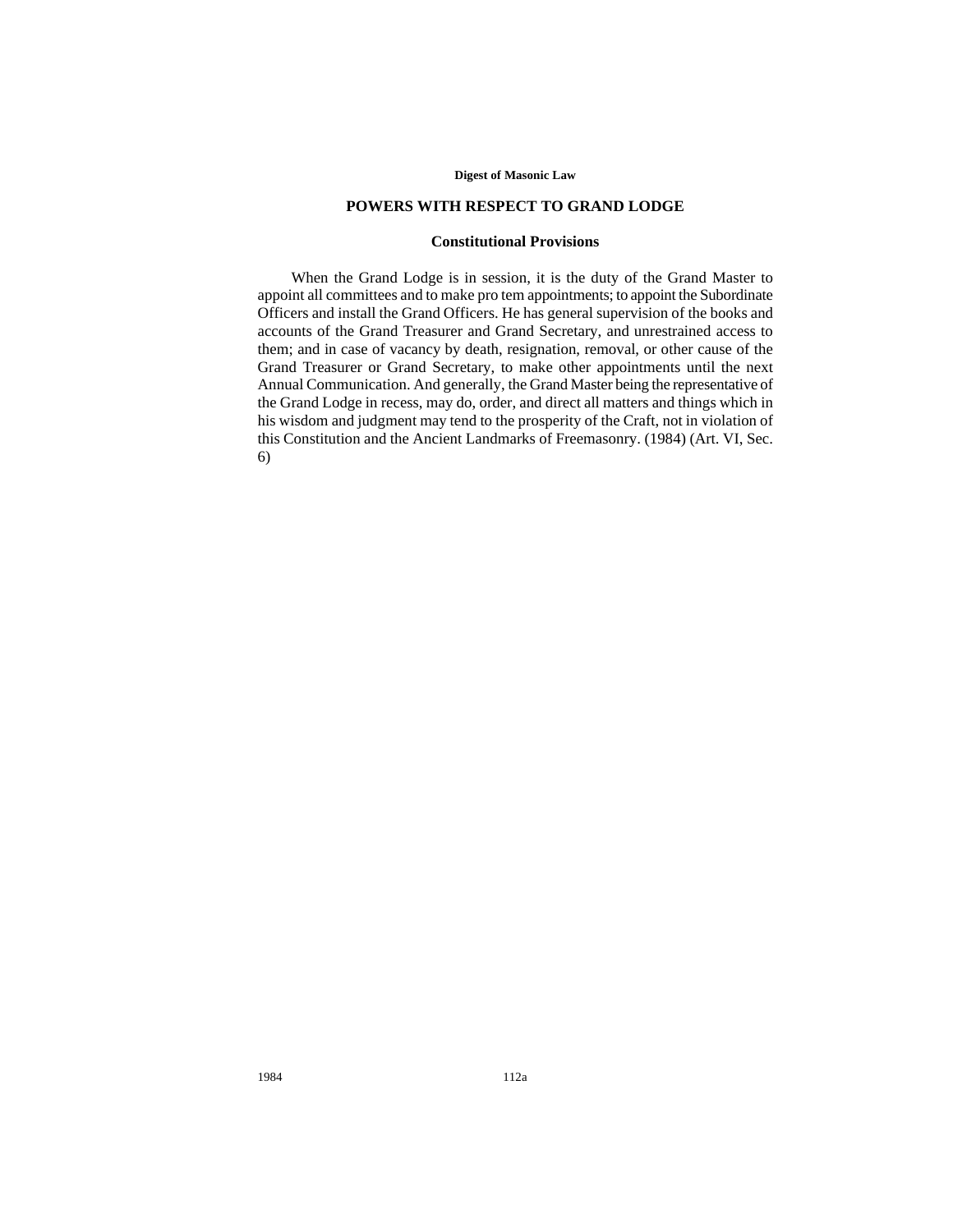All members of the Grand Lodge are entitled to one vote; and in case of a tie, the Grand Master, or Officer presiding, has the casting vote. (Art. II, Sec. 4)

#### **Regulations**

**6.01** The Grand Master is requested to file in the office of the Grand Secretary, at least ten days before the opening day of Annual Grand Communication, copies of his address or report together with all necessary papers, records, and documents relating thereto and to his other official acts and actions. All other Elected Grand Lodge Officers shall file similar reports as to their official acts and recommendations during the year. The Grand Secretary shall lay before the Committee on Masonic Jurisprudence said address or report together with all papers, records, and documents relating thereto and to other official acts and actions, implemented or to be implemented by the Grand Master and all other Elected Grand Lodge Officers and all papers and documents relating to penal appeals, applications for Lodge Charters, relations with foreign jurisdictions, relations with appendant and allied orders, and all matters pertaining to Masonic Law, policy, and practices and the Committee shall review all such matters and things and make report and recommendations thereon to the Grand Lodge.

# **POWERS WITH RESPECT TO GRAND COMMUNICATIONS**

# **References**

The Grand Master may appoint time and place for Annual Communications. Const. Art. IV, Sec. 1; Chapter 12

The Grand Master may call Special Communications of Grand Lodge. Const. Art. IV, Sec. 1; Chapter 12

The Grand Master may call an Emergent Communication of Grand Lodge at any time and place. Reg. 12.02

113 1984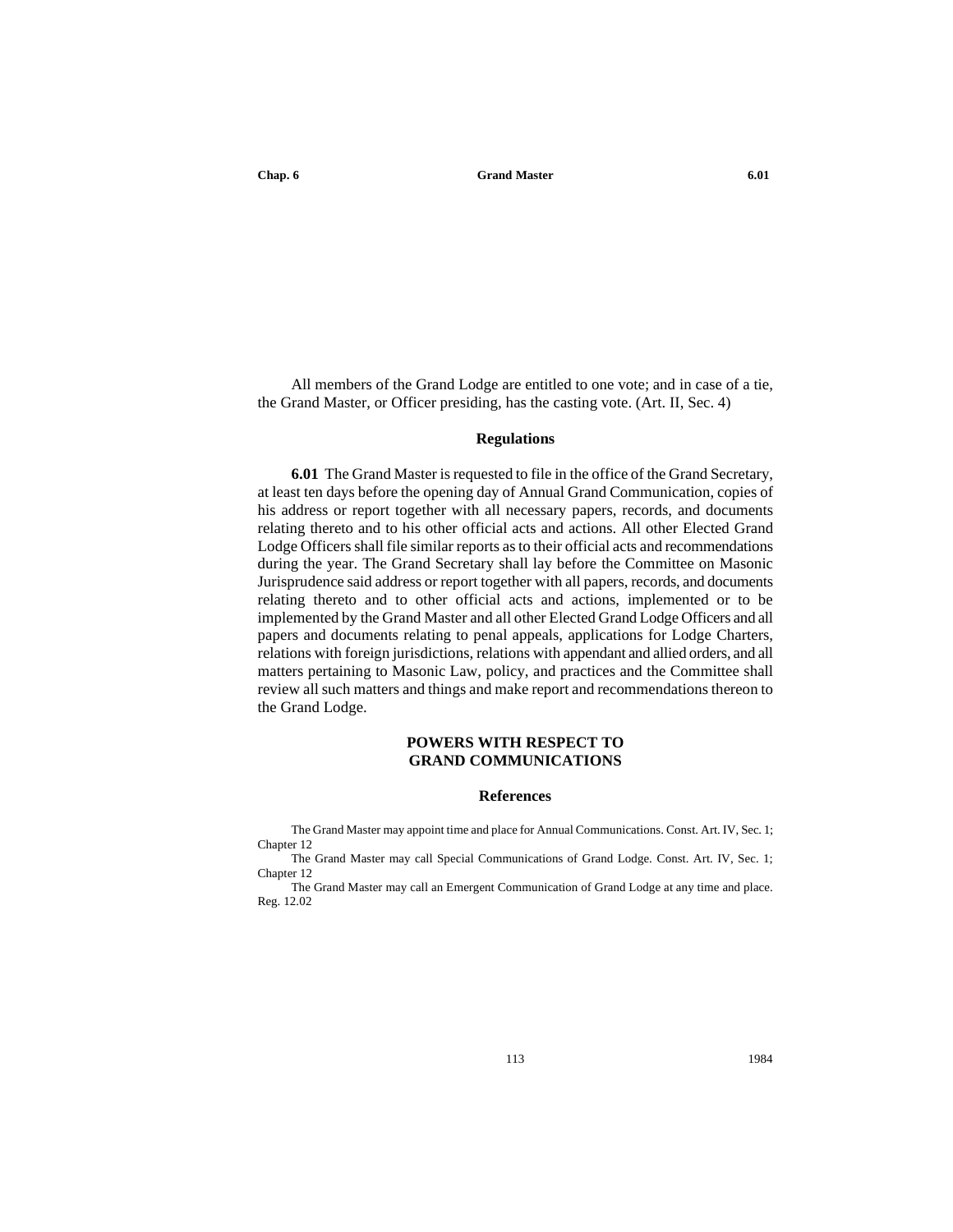#### **6.01 Digest of Masonic Law Chap. 6**

# **Rulings and Decisions**

An Emergent Communication can be called by the Grand Master at any time for any purpose he may elect. (1951 Proc. 26)

# **POWERS WITH RESPECT TO GRAND LODGE OFFICERS**

#### **References**

The Grand Master-elect shall appoint the Subordinate Grand Officers. Const. Art. III, Sec. 5; Chapter 5

The Grand Master may grant Dispensations for installation of Grand Lodge Officers by proxy. Const. Art. III, Sec. 6; Reg. 6.11(a)

Grand Master shall appoint District Instructors. Reg. 10.10

# **POWERS WITH RESPECT TO GRAND LODGE COMMITTEES**

## **References**

Chapter 13, Grand Lodge Committees Const., Art. IX, Sec. 1 (2) (c), (i), (j), (l)

# **POWERS WITH RESPECT TO GRAND LODGE REPRESENTATIVES**

#### **References**

Grand Lodge Representatives are appointed by the Grand Master. Reg. 15.03

# **POWERS WITH RESPECT TO GRAND LODGE RITUAL AND CEREMONIES**

#### **References**

Chapter 38, Ritual and Ceremonies Const., Art. XV, Sec. 3

# **POWER TO REINSTATE EXPELLED MEMBER**

## **References**

See: Chapter 44. Reg. 44.67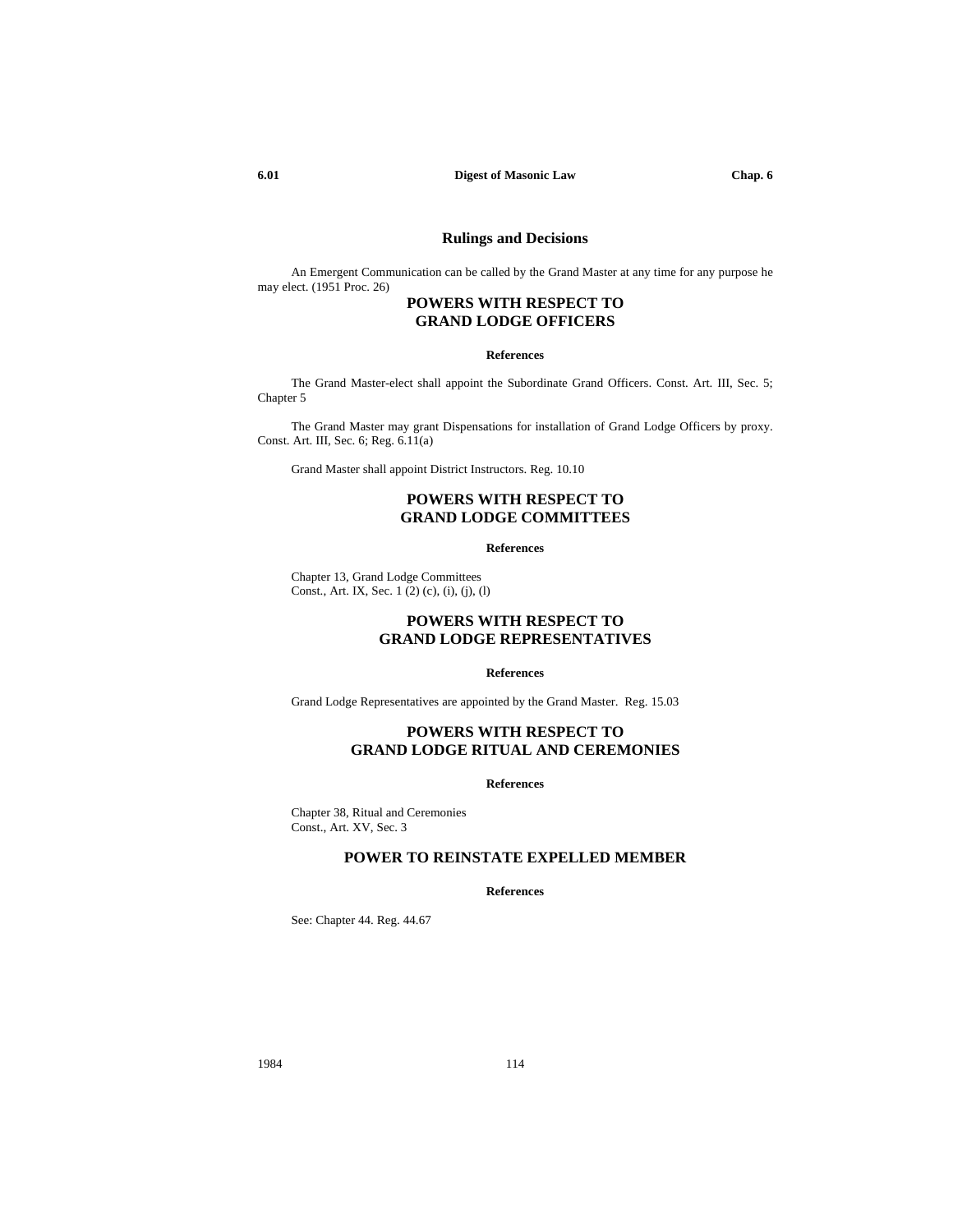**Chap. 6 Grand Master 6.02**

# **POWERS WITH RESPECT TO PARTICULAR LODGES CHARTERS AND ACTIONS OF LODGES**

#### **Constitutional Provisions**

In the recess of Grand Lodge, all the executive powers and authority of the Grand Lodge in fraternal matters devolve upon the Grand Master. He can grant Dispensations for new Lodges, and may suspend a Lodge or take possession of its Charter, when he believes the good of the Order requires it, until the next Annual Communication. He can suspend the Master and Wardens of a Lodge, or any of them, and may cause charges to be preferred against the officer or officers so suspended. (1984) (Art. VI, Sec. 4)

# **Regulations**

**6.02** The Grand Master, during the recess of the Grand Lodge, may in the exercise of proper discretion, restore a suspended or surrendered Charter, or he may arrest or suspend a Lodge Charter until the next Annual Grand Communication.

**6.03** Any act or decision of a Lodge, or Master, may be reviewed by the Grand Lodge, or in the recess of the Grand Lodge, by the Grand Master, subject to the action of the Grand Lodge.

**6.04** When a Charter is lost or destroyed, the Grand Master may order a certified copy thereof to be issued in lieu of the original. (As to forfeiture of Charter see Constitution, Art. X, Sec. 22)

**6.05** It is not competent for the Grand Master to appoint a Brother to represent a Particular Lodge in the Grand Lodge.

## **References**

Grand Master's approval is necessary for consolidation of Lodges. Reg. 16.03 (c)

# **APPEALS FOR AID**

# **References**

Grand Master's approval is necessary before a Lodge can issue an appeal for aid. Reg. 25.38

#### **LODGE BY-LAWS**

#### **References**

Lodge By-Laws have no validity until approved by the Grand Master. Regs. 24.01; 24.04

# **BUILDING PLANS, SPECIFICATIONS AND FINANCING**

#### **References**

Grand Master's approval of plans and specifications for buildings and financing must be obtained. Reg. 28.03

115 1984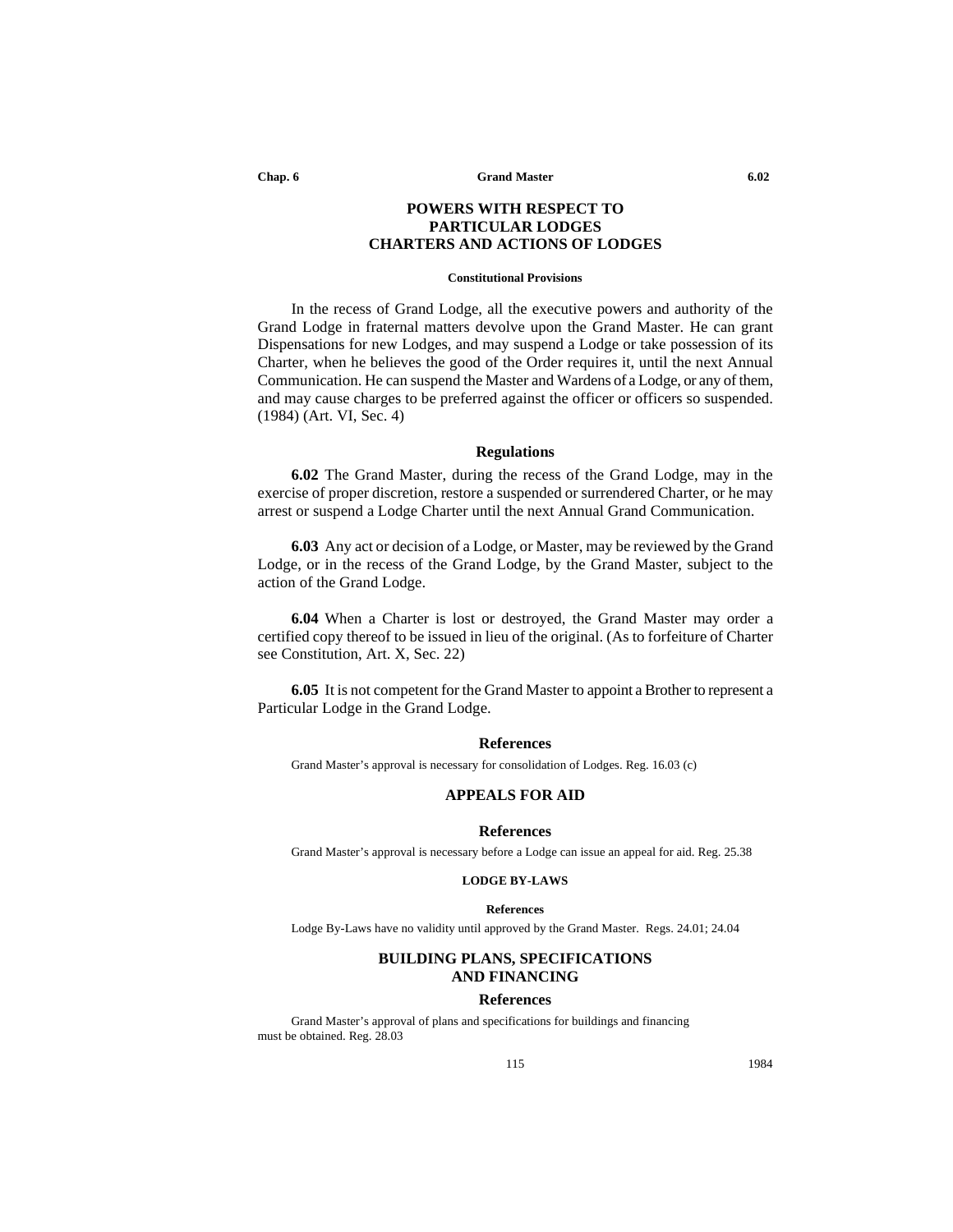# **Rulings and Decisions**

If properly designed, the Grand Master may permit construction of ground floor Temple. (1952

Proc, 31)

# **PUBLIC PROCESSIONS**

# **References**

Grand Master may grant Dispensation for public processions. (See Dispensations below)

# **OFFICERS OF PARTICULAR LODGES**

# **References**

The Grand Master is privileged to install a Master-elect. Const. Art. X, Sec. 9; Chapter 19. The Grand Master may suspend the Master of a Lodge. Const. Art. VI, Sec. 4; Chapter 19; Reg,

19.12

As to Dispensations for election and installation of Lodge Officers, see Dispensations below.

# **POWERS WITH RESPECT TO MILITARY LODGES**

# **Regulations**

**6.06** The Grand Master has authority to establish Military Lodges; but it is inexpedient for him to do so, except under specific Regulations of the Grand Lodge.

# **POWERS WITH RESPECT TO DEFUNCT LODGES PROPERTY**

## **References**

With approval of Grand Master the Grand Secretary may sell personal property of defunct Lodges. Reg. 43.02

With approval of Grand Master the Committee on Grand Lodge Properties may sell real and personal property of defunct Lodges. Reg. 13.13

See Constitution, Article V, Sec. 5, for restoration of property to Lodges upon restoration of Charter. Chapter 43

## **RESTORATION OF CHARTER**

#### **References**

As to restoration of Charters, See Chapter 17

# **POWERS WITH RESPECT TO U.D. LODGES**

#### **References**

U.D. Lodges are creatures of Grand Master. Regs. 42.07; 42.08 Grand Master may grant Dispensations for new Lodges. Const. Art. VII, Sec. 2; Chapter 42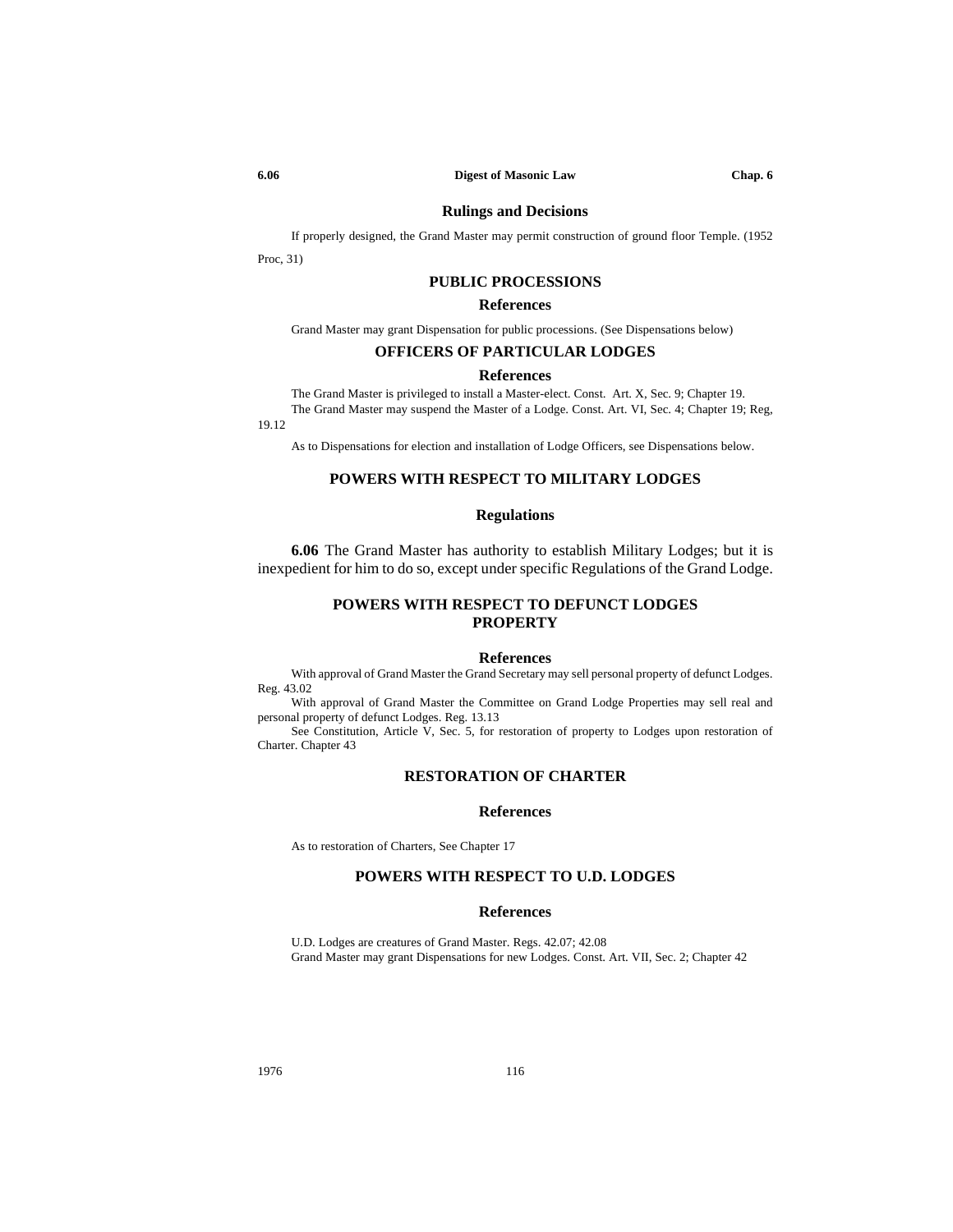#### **Chap. 6 Grand Master 6.07**

Grand Master controls roll of members of U.D. Lodges. Reg. 42.07; Chapter 42 Grand Master shall open and set to work U.D. Lodges. Reg. 42.06; Chapter 42

## **PREROGATIVES**

# **Constitutional Provisions**

A Landmark of Freemasonry is:

"The government of the Fraternity by a presiding Officer who, since the advent of Speculative Masonry, has borne the title of Grand Master and been elected from the body of the Craft, and the prerogatives inherent in that office, among which are:

The prerogative of the Grand Master to enter into and preside over every assembly of Masons within his jurisdiction and, corollary thereto, to supervise and regulate the affairs of Masonry within that jurisdiction, between Communications of the Grand Lodge, subject to the Constitution and lawful Regulations duly enacted by the Grand Lodge.

The prerogative of the Grand Master to grant his Dispensation.

The prerogative of the Grand Master to make a Mason at sight in the body of a regularly constituted Lodge and by trial of the ballot." (Art. XIII, Sec. 2 - Excerpt)

# **Regulations**

**6.07** The prerogatives of a Grand Master are commensurate with his high and honorable position, and circumscribed only by Masonic propriety and usefulness. They are so extensive as to need no legislation to enlarge them, but they are restricted by the Constitution and Regulations of the Grand Lodge, so far as they are specifically embraced within the scope of such laws.

**6.08** The Grand Master may make a Mason at sight, but only as the Constitution provides.

# **DISPENSATIONS**

## **Regulations**

**6.09** Dispensations may be granted for public processions on extra-ordinary occasions. A Worshipful Master may summon the members of his Lodge to turn out in public procession without Dispensation on the anniversaries of the Saints John, for Masonic funerals, or to attend with the Grand Master or his special Deputy in the ceremony of laying a cornerstone. A Lodge may meet and attend Divine Services, but not in Masonic regalia, and the members shall not be summoned for the occasion.

117 1976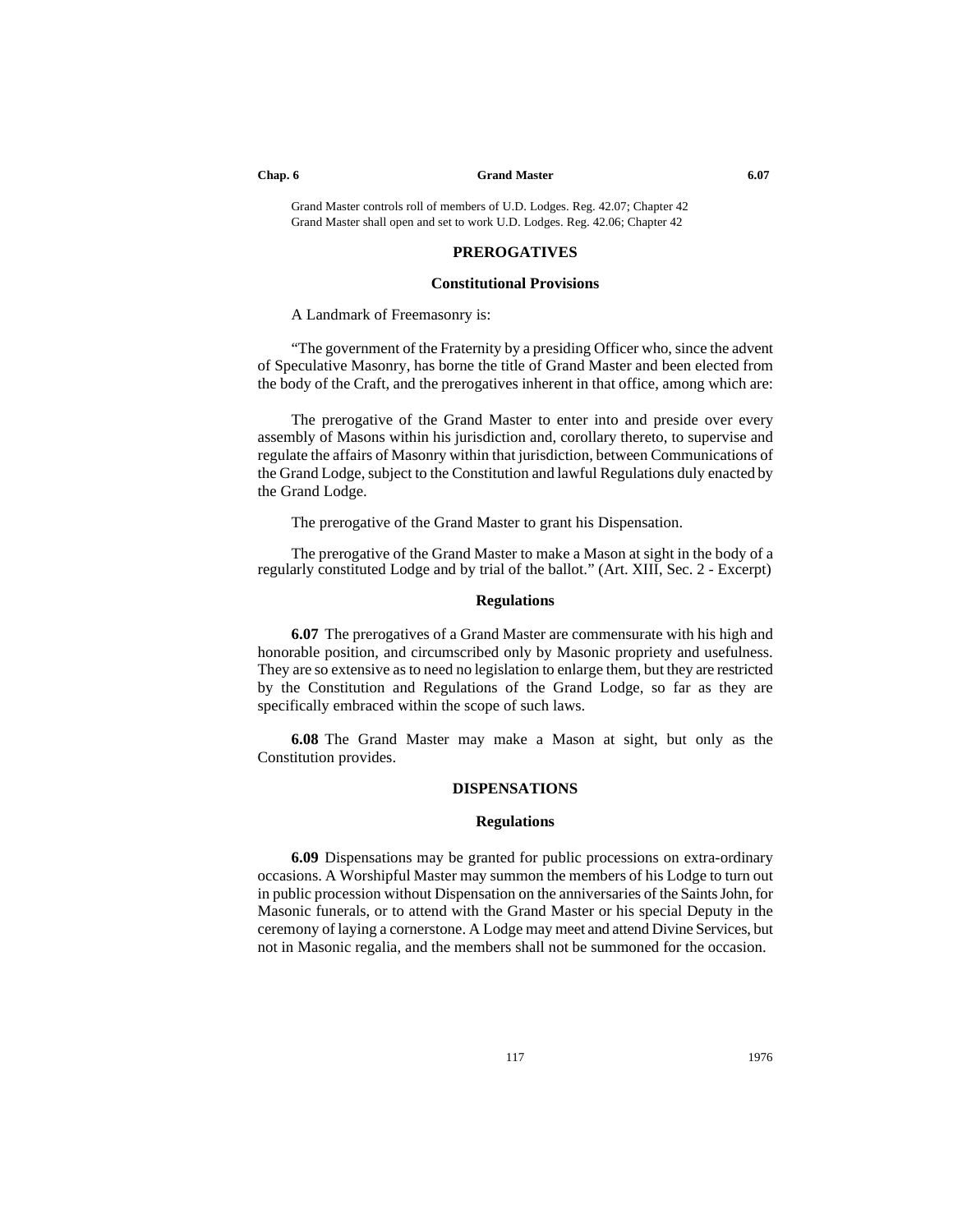#### **6.10 Digest of Masonic Law Chap. 6**

**6.10** The Grand Master may grant Dispensations to a Particular Lodge to provide material for Degree work, conformably to the Constitution, the ballot being required in each case, for example:

- (a) To receive and ballot on a petition short of the Constitutional time.
- (b) To ballot and confer the Degrees short of time at Stated and Called Communications.
- (c) To reopen a dark ballot.
- (d) To confer more than one Degree on the same candidate at the same Communication.
- (e) To confer the M.M. Degree upon a F.C. who, after election, becomes badly wounded or crippled in pursuit of his regular vocation.
- (f) To allow a Lodge to accept a petition from a rejected candidate.

# **References**

As to fees for Dispensations to confer Degrees short of time, see Reg. 14.18.

#### **Regulations**

**6.11** Dispensation may be granted and shall be required for election and installation of officers in the following cases:

- (a) To install an Elected Grand Officer under the provisions of Article III, Section 6 of the Constitution.
- (b) To elect and install Officers when election did not take place as set forth in Article X, Section 4 of the Constitution.
- (c) To elect and install any Officer when the Officer-elect remains permanently beyond the Lodge jurisdiction.
- (d) To elect and install any elective Officer when the Brother named in the Charter, or elected to office, declines installation, and another Brother cannot be elected on or before December 27<sup>th</sup>.
- (e) To fill vacancies in elective offices to Particular Lodges for unexpired terms. (See Reg. 19.19)
- (f) To permit joint installation of the Officers of Lodges outside of their respective territorial jurisdiction, within this Grand jurisdiction.